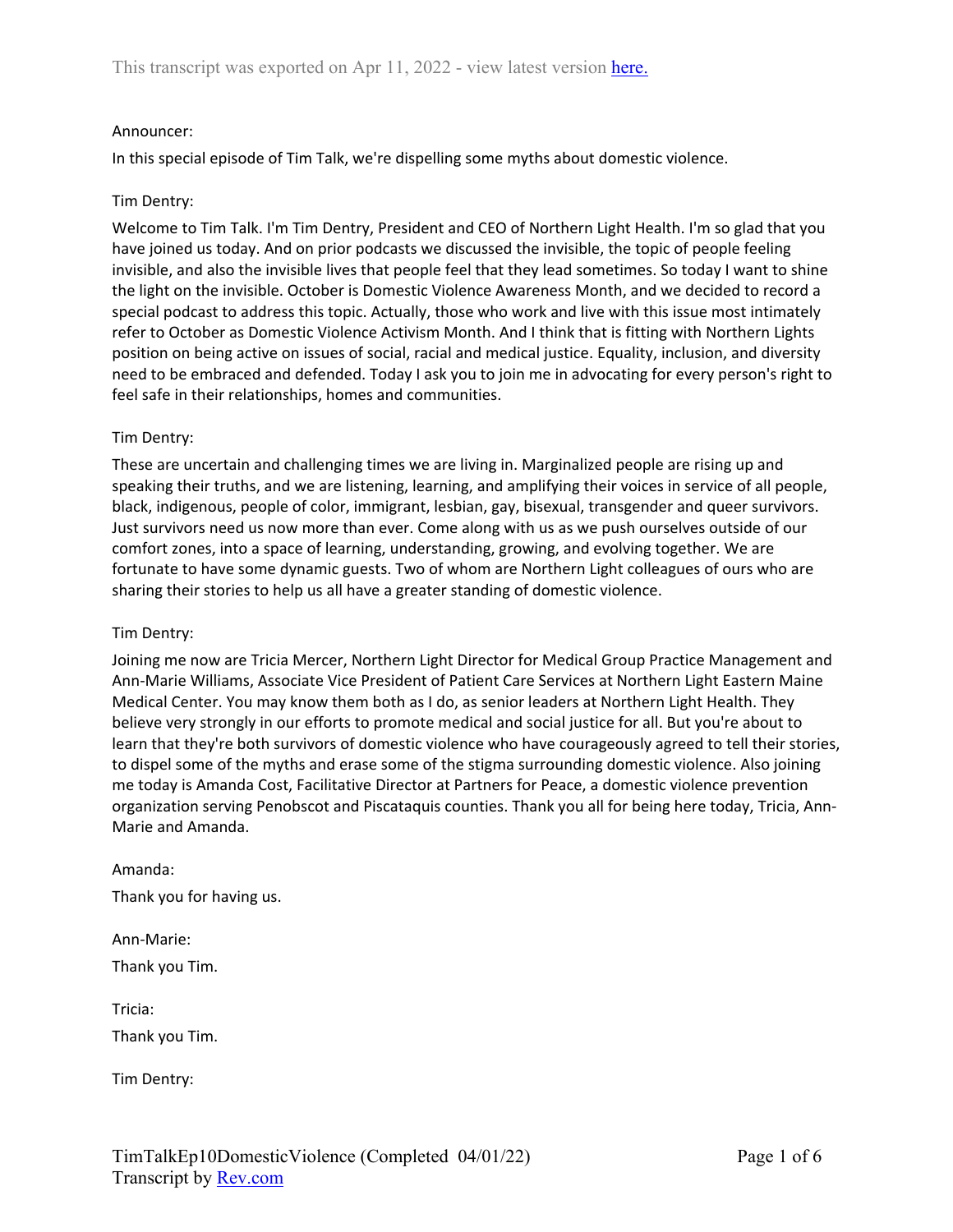So let's start Ann-Marie. You asked to be on our podcast because sharing your story is important to help people understand domestic violence. Please share some of your survivor experience and the most important messages you would like our listeners to hear and understand.

### Ann-Marie:

Thank you Tim. I think for me, joining this podcast was important so that if I could help one person, one person being a colleague, one person being a coworker, then it was really important to come here and join this group and talk about some of the realities of domestic violence. And a couple of those realities that I like to really talk about is that domestic violence doesn't discriminate in terms of socioeconomic class. I think for me, people who didn't know that I had been in a domestic violence situation would say, "Gee, I never knew that you were in that situation. How is it that you as a strong woman, educated, how is it that you were in that situation?" So my first message is that it could happen to anyone of us. And secondly, to really look at domestic violence and think of it not only as a physical, sexual, but the emotional piece of domestic violence.

### Ann-Marie:

And one of the terms that I learned along the way in my journey was the term gaslighting, where an example is that the victim cannot do anything, I'd say correctly. It's, "The food would've been better just if you'd added cheese to the recipe. You're not cleaning the house correctly. You're not doing something else correctly." For me, some of those trigger words were, you need to, because those were words that were said to me often, you need to, and then it was followed by whatever I needed to do better according to him. So those are the two messages again, coming to help someone dispelling the myth of, it could be any one of us and it's not people that are weak. It's anyone and it's not just about physical violence.

# Tim Dentry:

Terrific. Thank you so much. And Tricia, please also share some of your survivor experience and-

Tricia:

Well, thank you so much.

Tim Dentry:

... the most important messages. Yes.

### Tricia:

Thank you so much for having all of us here today. I think the most important message that I have is that when you're in this situation, the only one who really doesn't believe that you're there is you, and that your friends and family, they can see it, but they're helpless to help you. They're standing by waiting, but they can't do it for you. So as a person who watched my children be tortured by their father and then he blamed me for it, saying that I didn't love them enough to discipline them, you begin to believe that you are what they tell you you are. And you lose you to their opinion or their version of you. So talking about it, you have these doubts in your head. You have these visions in your head that this might be abuse, but then you talk yourself out of it and you determine that you could just be stronger, you could cook better, you could clean better, you can do better, and then everything will be okay.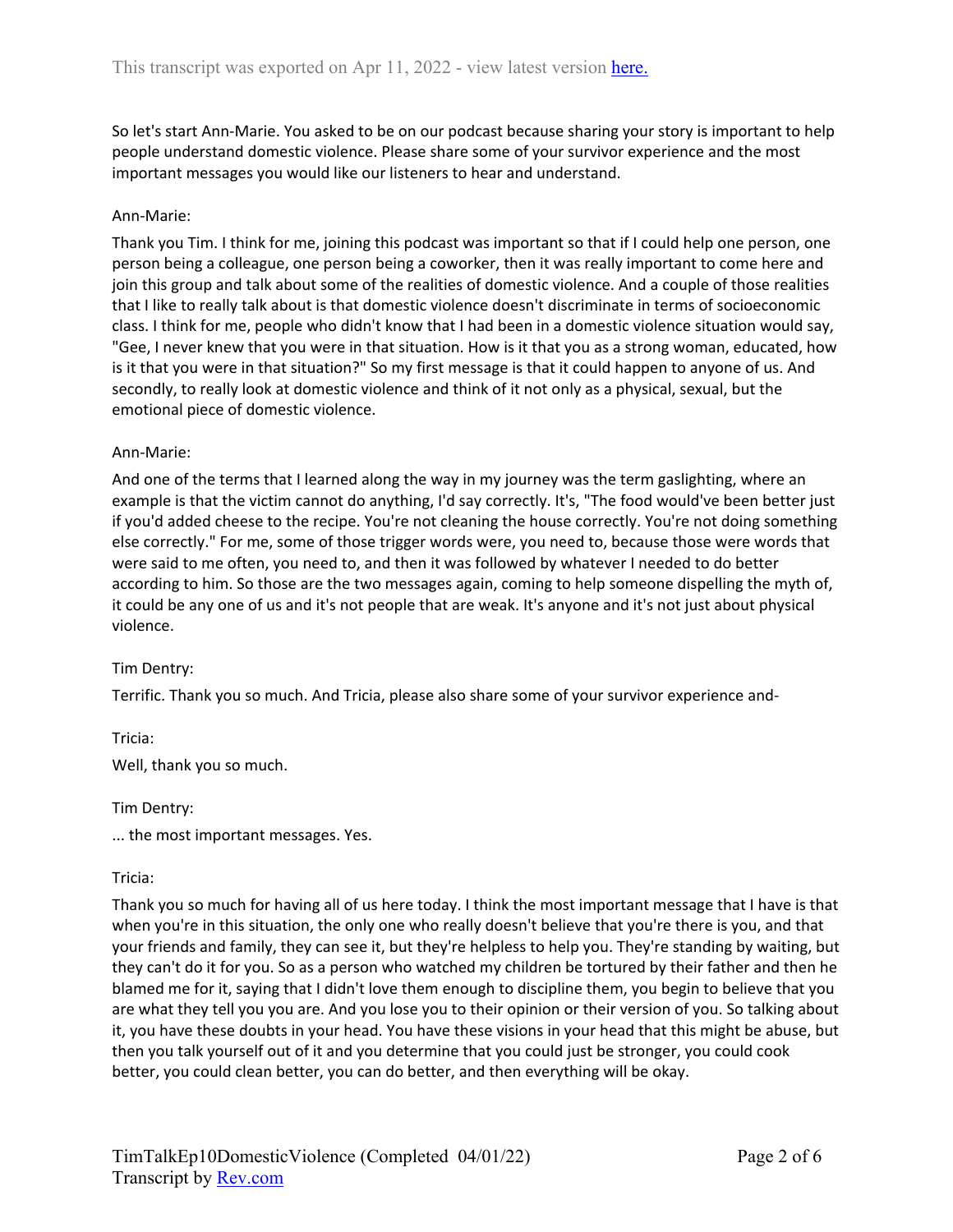# Tricia:

So the hardest part is continuing to stay in the situation than actually coming out of it. When you find you again or even just a spark of you again, life gets easier. I had physical abuse in my house, not at me, only a couple times did he ever touch me, but it was mostly my children that he abused, but the emotional abuse is far stronger and far more debilitating. And the psychological torture, for lack of a better word, is far more debilitating and far more invisible than physical abuse. It's much harder to rise up against and to find the courage to stand up against because you're pushing on an invisible force field and you doubt yourself because over time, they break down your confidence in your own judgment.

# Tricia:

So speaking about it and talking about it is extremely important. And if you find yourself in that situation, talk to a friend in confidence about what you think you're feeling, pay attention to what they say back, because they will reflect back to you, even if they don't tell you to leave, they will say, "You probably should pay attention to that." Or my dad would say, "Are you sure this is what you want?" That was his way of telling me to pay attention. So there's cues from people. You have to learn to trust yourself just for one second to say it out loud.

# Tim Dentry:

Thank you Tricia. So now at this point I would like to bring in Amanda Cost from Partners for Peace. For the benefit of our listening audience Amanda, could you please first explain a bit about Partners for Peace and what services you provide.

# Amanda:

Absolutely. Thank you for having me here Tim. And what an honor it is to be here with Tricia and Ann-Marie, to hear you share your stories and what you've been through in hopes that you can help others. That's what we do at Partners for Peace. We are the domestic violence resource center as Tim said, that provides support and services to people affected by domestic abuse and violence in both Penobscot and Piscataquis counties. There are organizations like ours throughout the state. And we also partner with the Wabanaki Women's Coalition in the Maine Immigrant Resource Center. Our job is to provide information and options and a listening ear to survivors so that they know that there's somebody around who can be helpful to them 24 hours a day, 365 days a year. Our mission is twofold. We are about providing support, but we're also about making change.

### Amanda:

That's why Domestic Violence Activism Month is a really important month for us. We want to make sure that we can work with partners like Northern Light. We want to work with other systems in our community to make sure that we are responding to the needs of survivors and victims of domestic violence. And also holding those who are committing the crime of domestic violence accountable for what they're doing in hopes that there can be some sort of restorative justice in our world, where domestic violence no longer exists. We are fortunate to have been in this community for almost 50 years now. We're the third oldest domestic violence organization in the entire country. We have an incredibly rich history of supporting individuals. And every day we learn something new because every day a different victim survivor comes forward and shares their story and hopes to get help and support and safety and also help others.

# Tim Dentry: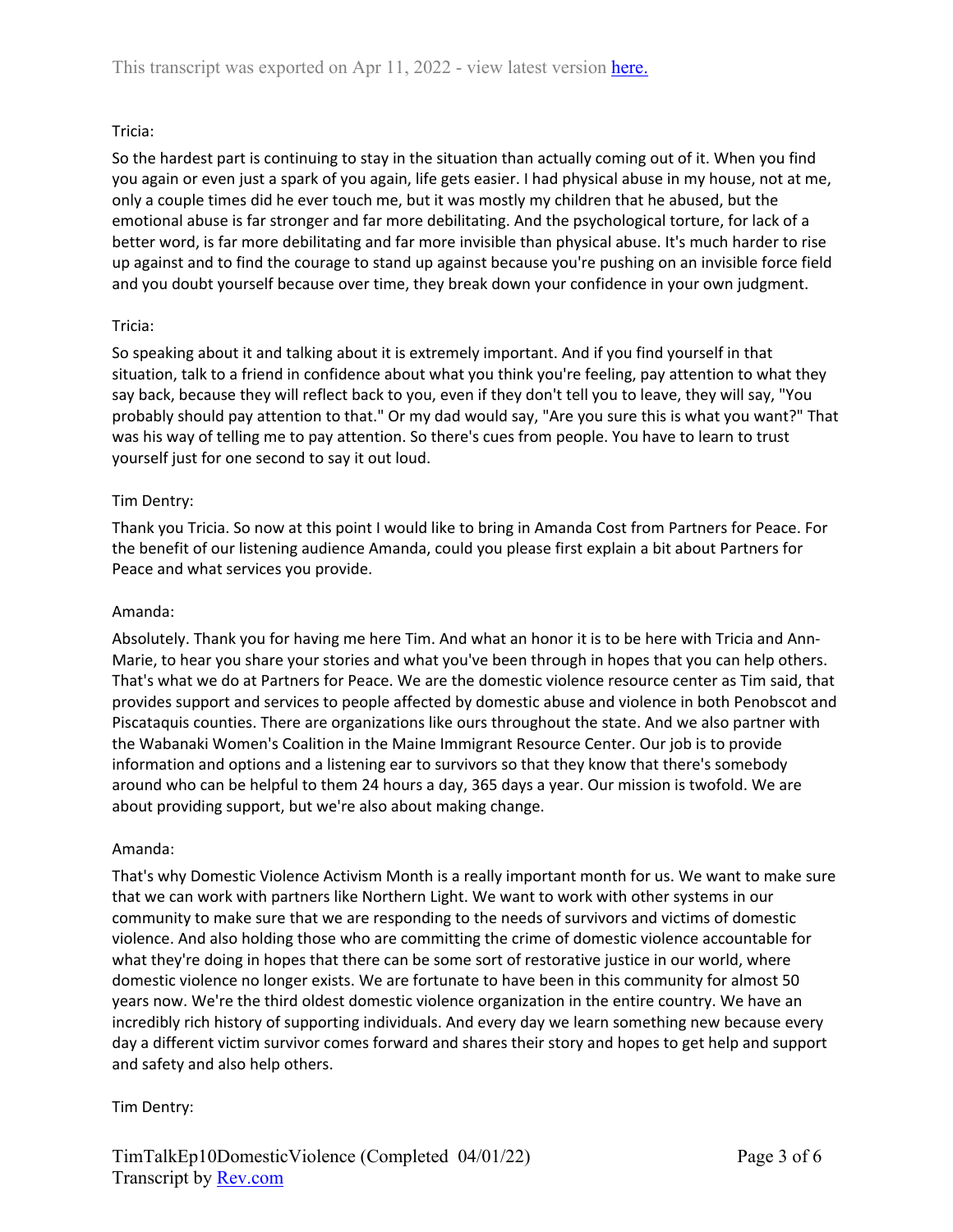Thank you. And Amanda, when you heard Ann-Marie and Tricia talk a bit about their personal story and the messages that they would like people to take away, what resonated with you the most as you heard their stories?

### Amanda:

A couple of points I've been reflecting on, one being that domestic violence is something that can happen to anybody. There are a lot of ideas out there about who it happens to. Maybe we get an image or a profile in our head, and we can't believe that it could happen to our neighbor or our friend or a family member of ours, or even a colleague. And we have to dispel that myth because really it can happen to anybody, and it does. The other point that came to mind for me was everyone's situation is different. You may experience very similar abuse. Your abuser may use similar tactics as your friend, but the resources that you have access to, the things that you grew up knowing, what you value and believe may look very different from one person to another. And that really can impact a person's situation.

### Amanda:

So everybody's situation looks a little bit different. It's a really complex thing, domestic violence is. For years we've been having people ask the question, "Why doesn't the victim just leave? Why don't they just pick up, pack up their bags and go, and that it would be all over with?" And we know that it's much more than that. There's so many different factors to think about. There's so many different unknowns. And in conversation earlier, listening to Tricia and Ann-Marie talk about those unknowns and that fear of the unknown, just really resonated with me because that is what we help survivors do every day, is imagine those unknowns and then put plans in place to help deal with them.

### Tim Dentry:

Thank you so much. And Ann-Marie and Tricia, I wonder, with all of our listeners, if there's someone now listening to this podcast, once it's released, and this is striking home very personally to them. And if you were in front of them, what would you say? How would you connect and make them feel as embraced as we want all Northern Light individuals to feel embraced? And I'll start with Tricia and then Ann-Marie.

### Tricia:

I think I would tell them that they're not alone and that life with your abuser is so much harder than life without it. And that when you're in that situation, getting out seems impossible, like you're just not capable, but that if you just take one step forward, and it doesn't have to be a full step, it just has to be researching domestic violence so that you can understand that you're in a bad situation, talking to somebody, asking questions, start to acknowledge that the situation is what it is because you can't solve anything until you believe there's a problem. You have to identify that there's an issue before you can fix it, and that no matter what you do, every day is one day closer to the end.

### Ann-Marie:

Tim, I would say to those people listening and thinking about this is coming, maybe they're thinking that this is pertinent to their situation, would be not to feel guilty about not acting before now. That we all do the best we can do day-to-day and given the situation, and coming forward and asking for help. There are people that are not going to judge you for what you did, didn't do about the past, it's about looking forward and getting out of a situation safely for you and your children, and making that situation safe. It may even be your family members, extended family. So I would say, don't look back and feel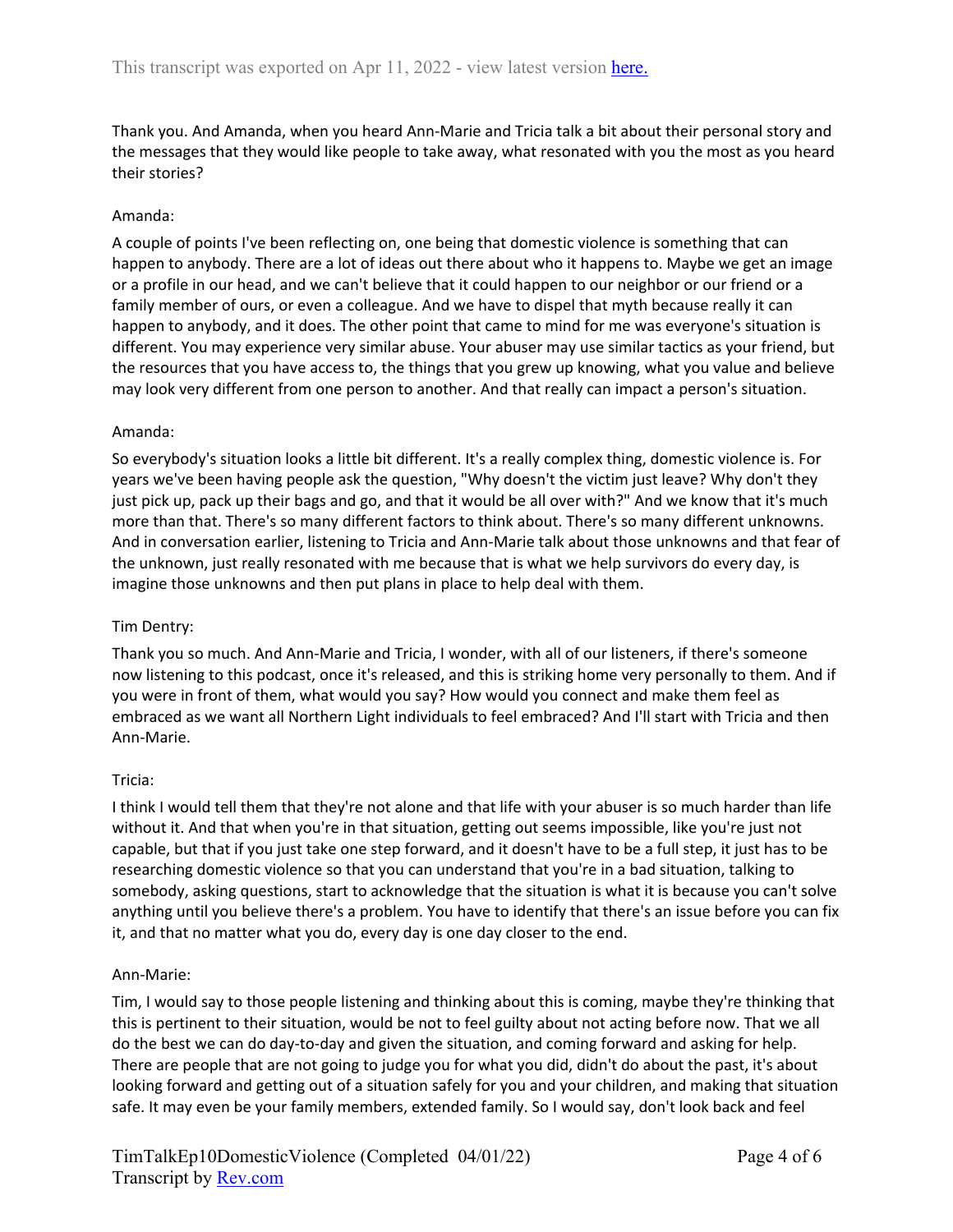guilty about coming forward now, "Why didn't I do this sooner?" Everybody has their own threshold or breaking point maybe, and it's different for every person that's in that situation.

### Tricia:

I think I would also tell them to take a look at the amount of strength it takes to stay, because it is incredibly difficult to stay. And when you're in that situation, the amount of time and effort and the amount of you that you give to staying, it's all of you. And getting into your own life, you actually will have capacity to give to others that you don't have when you're there. So staying is incredibly hard and knowing that you're already in a really hard place.

### Ann-Marie:

I think the other piece too is that you're probably going to feel unsure, scared of those unknowns that Amanda spoke of when you're leaving or made that decision. And looking back, I was in that relationship for 17 years and I really wish that I could go back again and be able to partner and reach out to Partners of Peace and really connect with somebody who could help me with this roadmap because I didn't have a roadmap. And I think that there are resources out there. And the other piece too, is that some of our listeners may be listening to this and think, "Well, geez, I thought of myself being as a domestic violence victim." And again, it can look differently in every situation. And Tricia, I think spoke well to the psychological piece of domestic violence, it doesn't have to be the physical piece. But I would say that I agree that the torture was the right word for that. So maybe some of this is resonating for our listeners for the first time that they may be in a situation that's not healthy for them or their children.

### Tricia:

It's okay to do something that's going to put your abuser in a situation where they're uncomfortable or unhappy. As an abuse victim, and I got to tell you, I had a hard time with that word for a long time. And I didn't like the word survivor either. I had to come through it to appreciate the terms. As an abuse victim, you spend your entire day, all your waking hours making sure that they're happy or that they're not unsettled. And coming through this process of getting out, it's okay that they're not happy. It's okay that they're unsettled, because you are moving towards a solution that's better for you and you deserve it.

# Tim Dentry:

And you deserve it. Beautiful words to end this part of the discussion on. And I can say that before we sat around the microphones for this podcast, when the four of us huddled together and Tricia, you mentioned a wristband with a saying on it, be stronger than the storm. And so Ann-Marie and Tricia, you've shown incredible strength. Thank you very much. Before we go, if you or someone you know is a victim of domestic violence, Partners for Peace is a 24 hour help line, the number is 1-800-863-9909. Again, that's 1-800-863-9909. And their website is partnersforpeaceme.org. That will wrap up this episode of Tim Talk. A huge thank you to all our guests for sharing their stories, keep up the amazing work that you all do. And thank you to our listeners. Until next time, I'm Tim Dentry, encouraging you to listen and act to promote our culture of caring, diversity and inclusion, caring for one another. Thank you.

### Announcer:

Thank you for listening to this episode of Tim Talk. If you enjoyed this podcast and would like to learn more about this subject, you can find additional information at northernlighthealth.org/podcast. We